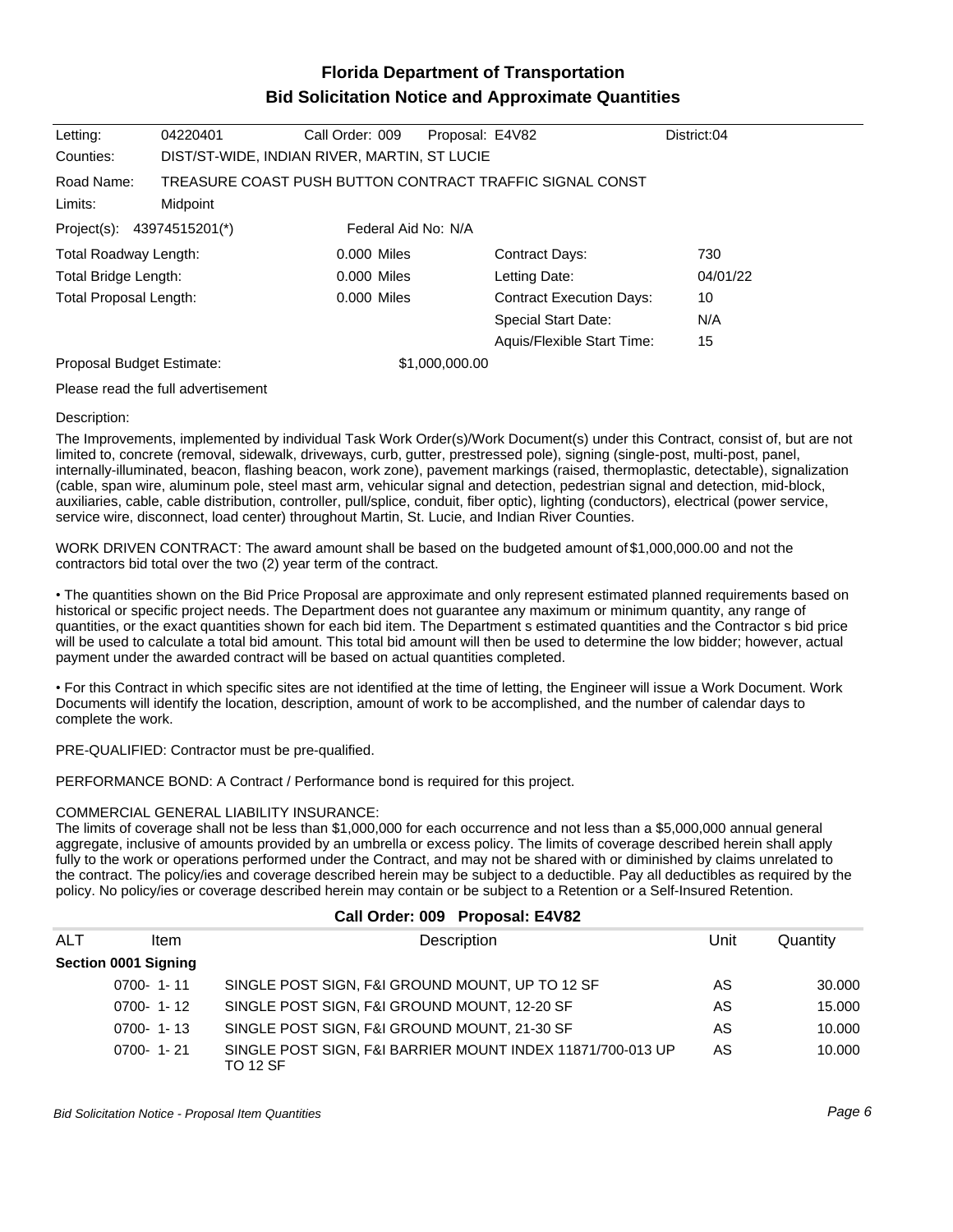| ALT | Item            | Description                                                                        | Unit      | Quantity |
|-----|-----------------|------------------------------------------------------------------------------------|-----------|----------|
|     | 0700-1-22       | SINGLE POST SIGN, F&I BARRIER MOUNT INDEX 11871/700-013, 12-<br>20 SF              | AS        | 10.000   |
|     | 0700-1-32       | SINGLE POST SIGN, F&I BRIDGE MOUNT INDEX 11870/700-012, 12-20<br>SF                | AS        | 10.000   |
|     | 0700-1-50       | SINGLE POST SIGN, RELOCATE                                                         | AS        | 10.000   |
|     | $0700 - 1 - 60$ | SINGLE POST SIGN, REMOVE                                                           | AS        | 10.000   |
|     | $0700 - 2 - 12$ | MULTI- POST SIGN, F&I GROUND MOUNT, 12-20 SF                                       | AS        | 10.000   |
|     | 0700-2-14       | MULTI- POST SIGN, F&I GROUND MOUNT, 31-50 SF                                       | AS        | 10.000   |
|     | $0700 - 2 - 15$ | MULTI- POST SIGN, F&I GROUND MOUNT, 51-100 SF                                      | AS        | 10.000   |
|     | 0700-2-50       | MULTI- POST SIGN, GROUND MOUNT, RELOCATE                                           | AS        | 10.000   |
|     | 0700-3-101      | SIGN PANEL, FURNISH & INSTALL GROUND MOUNT, UP TO 12 SF                            | EA        | 10.000   |
|     | 0700-3-102      | SIGN PANEL, FURNISH & INSTALL GROUND MOUNT, 12-20 SF                               | EA        | 10.000   |
|     | 0700-3-103      | SIGN PANEL, FURNISH & INSTALL GROUND MOUNT, 21-30 SF                               | EA        | 10.000   |
|     | 0700-3-104      | SIGN PANEL, FURNISH & INSTALL GROUND MOUNT, 31-50 SF                               | EA        | 10.000   |
|     | 0700-3-201      | SIGN PANEL, FURNISH & INSTALL OVERHEAD MOUNT, UP TO 12 SF                          | EA        | 10.000   |
|     | 0700-3-202      | SIGN PANEL, FURNISH & INSTALL OVERHEAD MOUNT, 12-20 SF                             | EA        | 10.000   |
|     | 0700-3-204      | SIGN PANEL, FURNISH & INSTALL OVERHEAD MOUNT, 31-50 SF                             | EA        | 10.000   |
|     | 0700-3-205      | SIGN PANEL, FURNISH & INSTALL OVERHEAD MOUNT, 51-100 SF                            | EA        | 10.000   |
|     | 0700-3-501      | SIGN PANEL, RELOCATE, UP TO 12 SF                                                  | EA        | 10.000   |
|     | 0700-3-601      | SIGN PANEL, REMOVE, UP TO 12 SF                                                    | EA        | 10.000   |
|     | 0700-3-602      | SIGN PANEL, REMOVE, 12-20 SF                                                       | EA        | 10.000   |
|     | 0700-3-603      | SIGN PANEL, REMOVE, 21-30 SF                                                       | EA        | 10.000   |
|     | 0700- 5-21      | INTERNALLY ILLUMINATED SIGN, FURNISH & INSTALL OVERHEAD<br>MOUNT, UP TO 12 SF      | EA        | 10.000   |
|     | 0700- 5-22      | INTERNALLY ILLUMINATED SIGN, FURNISH & INSTALL, OVERHEAD<br><b>MOUNT, 12-18 SF</b> | EA        | 10.000   |
|     | 0700- 5-50      | INTERNALLY ILLUMINATED SIGN, RELOCATE                                              | EA        | 10.000   |
|     | $0700 - 5 - 60$ | INTERNALLY ILLUMINATED SIGN, REMOVE                                                | EA        | 10.000   |
|     | 0700-12-11      | SIGN BEACON, F&I GROUND MOUNT- AC POWERED, ONE BEACON                              | AS        | 10.000   |
|     | 0700-12-21      | SIGN BEACON, F&I GROUND MOUNT- SOLAR POWERED, ONE<br><b>BEACON</b>                 | AS        | 10.000   |
|     | 0700-12-22      | SIGN BEACON, F&I GROUND MOUNT- SOLAR POWERED, TWO<br><b>BEACONS</b>                | AS        | 10.000   |
|     | 0700-12-31      | SIGN BEACON, F&I OVERHEAD MOUNT, ONE BEACON                                        | AS        | 10.000   |
|     | 0705-11-1       | DELINEATOR, FLEXIBLE TUBULAR                                                       | EA        | 100.000  |
|     | $0705 - 11 - 6$ | DELINEATOR, REPLACE DELINEATOR ON EXISTING BARRIER                                 | EA        | 100.000  |
|     | 0705-11-11      | DELINEATOR POST, FURNISH & INSTALL ON EXISTING BASE                                | EA        | 100.000  |
|     | $0706 - 1 - 3$  | RAISED PAVEMENT MARKER, TYPE B                                                     | EA        | 125.000  |
|     | 0711-11-102     | THERMOPLASTIC, STANDARD, WHITE, SOLID, 8" FOR<br>INTERCHANGE AND URBAN ISLAND      | <b>GM</b> | 2.000    |
|     | 0711-11-123     | THERMOPLASTIC, STANDARD, WHITE, SOLID, 12" FOR CROSSWALK<br>AND ROUNDABOUT         | LF        | 600.000  |
|     | 0711-11-125     | THERMOPLASTIC, STANDARD, WHITE, SOLID, 24" FOR STOP LINE<br>AND CROSSWALK          | LF        | 350.000  |
|     | 0711-11-160     | THERMOPLASTIC, STANDARD, WHITE, MESSAGE OR SYMBOL                                  | EA        | 5.000    |
|     | 0711-11-170     | THERMOPLASTIC, STANDARD, WHITE, ARROW                                              | EA        | 15.000   |
|     | 0711-11-180     | THERMOPLASTIC, STANDARD, WHITE, YIELD LINE                                         | LF        | 100.000  |
|     | 0711-12-160     | THERMOPLASTIC, REFURBISH, WHITE, MESSAGE                                           | EA        | 10.000   |

Bid Solicitation Notice - Proposal Item Quantities **Page 7** and the set of the set of the set of the set of the set of the set of the set of the set of the set of the set of the set of the set of the set of the set of the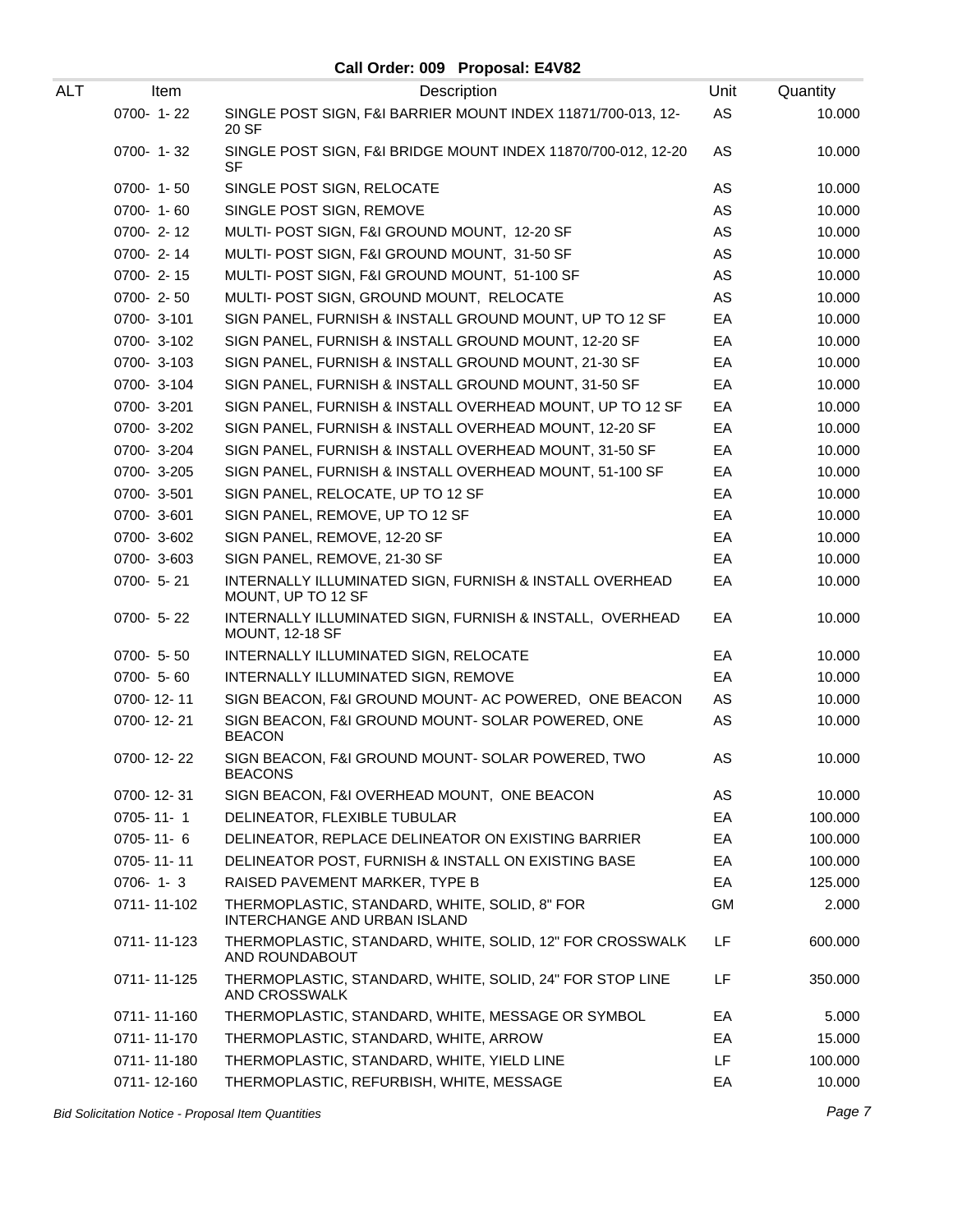| <b>ALT</b> | Item                       | Description                                                                          | Unit      | Quantity  |
|------------|----------------------------|--------------------------------------------------------------------------------------|-----------|-----------|
|            | 0711-12-170                | THERMOPLASTIC, REFURBISH, WHITE, ARROWS                                              | EA        | 10.000    |
|            | 0711-14-123                | THERMOPLASTIC, PREFORMED, WHITE, SOLID, 12" FOR<br><b>CROSSWALK</b>                  | LF        | 600.000   |
|            | 0711-14-125                | THERMOPLASTIC, PREFORMED, WHITE, SOLID, 24" FOR<br><b>CROSSWALK</b>                  | LF        | 350.000   |
|            | 0711-14-160                | THERMOPLASTIC, PREFORMED, WHITE, MESSAGE                                             | EA        | 5.000     |
|            | 0711-14-170                | THERMOPLASTIC, PREFORMED, WHITE, ARROW                                               | EA        | 5.000     |
|            | 0711-15-101                | THERMOPLASTIC, STANDARD-OPEN GRADED ASPHALT SURFACES<br>WHITE, SOLID, 6"             | <b>GM</b> | 1.000     |
|            | 0711-15-201                | THERMOPLASTIC, STANDARD-OPEN GRADED ASPHALT SURFACES,<br>YELLOW, SOLID, 6"           | <b>GM</b> | 1.000     |
|            | 0711-16-101                | THERMOPLASTIC, STANDARD-OTHER SURFACES, WHITE, SOLID, 6"                             | <b>GM</b> | 1.000     |
|            | 0711-16-201                | THERMOPLASTIC, STANDARD-OTHER SURFACES, YELLOW, SOLID,<br>6"                         | <b>GM</b> | 1.000     |
|            | $0711 - 17 - 1$            | THERMOPLASTIC, REMOVE EXISTING THERMOPLASTIC PAVEMENT<br>MARKINGS- SURFACE TO REMAIN | <b>SF</b> | 20.000    |
|            | Section 0002 Signalization |                                                                                      |           |           |
|            | $0102 - 14$                | <b>TRAFFIC CONTROL OFFICER</b>                                                       | <b>HR</b> | 60.000    |
|            | 0102-60-                   | <b>WORK ZONE SIGN</b>                                                                | ED        | 2,000.000 |
|            | $0102 - 74 - 1$            | CHANNELIZING DEVICE- TYPES I, II, DI, VP, DRUM, OR LCD                               | ED        | 2,000.000 |
|            | 0102-74-8                  | CHANNELIZING DEVICE- PEDESTRIAN LCD (LONGITUDINAL<br>CHANNELIZING DEVICE)            | <b>FD</b> | 300.000   |
|            | 0102-76-                   | ARROW BOARD / ADVANCE WARNING ARROW PANEL                                            | <b>ED</b> | 250.000   |
|            | 0102-99-                   | PORTABLE CHANGEABLE MESSAGE SIGN, TEMPORARY                                          | ED        | 240.000   |
|            | $0104 - 10 - 3$            | <b>SEDIMENT BARRIER</b>                                                              | LF.       | 100.000   |
|            | 0104-18-                   | <b>INLET PROTECTION SYSTEM</b>                                                       | EA        | 10.000    |
|            | $0110 - 2 - 1$             | CLEARING & GRUBBING (PUSH BUTTON CONTRACT)                                           | AC        | 0.500     |
|            | $0110 - 4 - 10$            | REMOVAL OF EXISTING CONCRETE                                                         | SY        | 200.000   |
|            | 0520-1-10                  | CONCRETE CURB & GUTTER, TYPE F                                                       | LF.       | 250.000   |
|            | $0522 - 1 -$               | CONCRETE SIDEWALK AND DRIVEWAYS, 4" THICK                                            | SY        | 200.000   |
|            | $0522 - 2$ -               | CONCRETE SIDEWALK AND DRIVEWAYS, 6" THICK                                            | SY        | 200.000   |
|            | $0527 - 2-$                | DETECTABLE WARNINGS                                                                  | <b>SF</b> | 150.000   |
|            | 0630-2-11                  | CONDUIT, FURNISH & INSTALL, OPEN TRENCH                                              | LF        | 1,000.000 |
|            | 0630-2-12                  | CONDUIT, FURNISH & INSTALL, DIRECTIONAL BORE                                         | LF        | 500.000   |
|            | 0630-2-14                  | CONDUIT, FURNISH & INSTALL, ABOVEGROUND                                              | LF        | 60.000    |
|            | $0632 - 7 - 1$             | SIGNAL CABLE- NEW OR RECONSTRUCTED INTERSECTION,<br><b>FURNISH &amp; INSTALL</b>     | PI        | 2.000     |
|            | $0632 - 7 - 2$             | SIGNAL CABLE- REPAIR/REPLACE/OTHER, FURNISH & INSTALL                                | LF        | 1,000.000 |
|            | $0632 - 7 - 6$             | SIGNAL CABLE, REMOVE- INTERSECTION                                                   | PI.       | 2.000     |
|            | 0633-1-121                 | FIBER OPTIC CABLE, F&I, UNDERGROUND, 2-12 FIBERS                                     | LF.       | 250.000   |
|            | 0633-1-124                 | FIBER OPTIC CABLE, F&I, UNDERGROUND, 97 - 144 FIBERS                                 | LF        | 250.000   |
|            | 0633-2-31                  | FIBER OPTIC CONNECTION, INSTALL, SPLICE                                              | EA        | 5.000     |
|            | 0633-2-32                  | FIBER OPTIC CONNECTION, INSTALL, TERMINATION                                         | EA        | 5.000     |
|            | 0633-3-11                  | FIBER OPTIC CONNECTION HARDWARE, F&I, SPLICE ENCLOSURE                               | EA        | 5.000     |
|            | 0633-3-12                  | FIBER OPTIC CONNECTION HARDWARE, F&I, SPLICE TRAY                                    | EA        | 5.000     |
|            | 0633-3-14                  | FIBER OPTIC CONNECTION HARDWARE, F&I, BUFFER TUBE FAN<br><b>OUT KIT</b>              | EA        | 5.000     |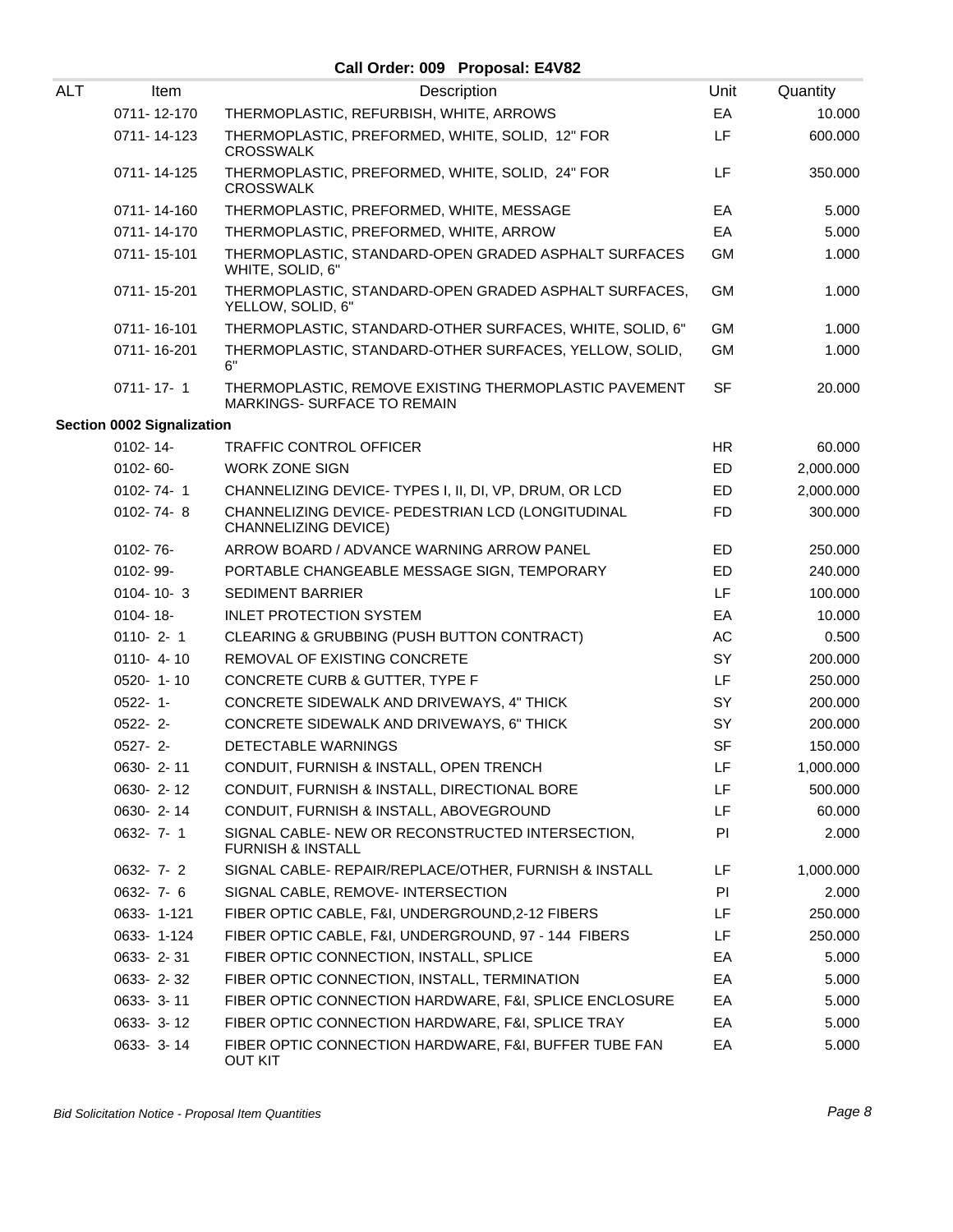| ALT | Item            | Description                                                                                               | Unit | Quantity |
|-----|-----------------|-----------------------------------------------------------------------------------------------------------|------|----------|
|     | 0633- 3-16      | FIBER OPTIC CONNECTION HARDWARE, F&I, PATCH PANEL- FIELD<br><b>TERMINATED</b>                             | EA   | 5.000    |
|     | 0634-4-151      | SPAN WIRE ASSEMBLY, F&I, TWO POINT, PERPENDICULAR                                                         | PI.  | 4.000    |
|     | 0634-4-600      | SPAN WIRE ASSEMBLY, REMOVE- POLES REMAIN                                                                  | PI   | 4.000    |
|     | 0635-2-11       | PULL & SPLICE BOX, F&I, 13" x 24" COVER SIZE                                                              | EA   | 15.000   |
|     | 0635-2-12       | PULL & SPLICE BOX, F&I, 24" X 36" COVER SIZE                                                              | EA   | 10.000   |
|     | 0635-2-13       | PULL & SPLICE BOX, F&I, 30" X 60" RECTANGULAR OR 36" ROUND<br><b>COVER SIZE</b>                           | EA   | 10.000   |
|     | 0639-1-122      | ELECTRICAL POWER SERVICE, F&I, UNDERGROUND, METER<br>PURCHASED BY CONTRACTOR                              | AS   | 6.000    |
|     | 0639-1-123      | ELECTRICAL POWER SERVICE, F&I, UNDERGROUND, METER NOT<br><b>REQUIRED</b>                                  | AS   | 6.000    |
|     | $0639 - 2 - 1$  | ELECTRICAL SERVICE WIRE, FURNISH & INSTALL                                                                | LF   | 800.000  |
|     | 0639-3-11       | ELECTRICAL SERVICE DISCONNECT, F&I, POLE MOUNT                                                            | EA   | 5.000    |
|     | 0641-2-12       | PRESTRESSED CONCRETE POLE, F&I, TYPE P-II SERVICE POLE                                                    | EA   | 5.000    |
|     | $0641 - 2 - 16$ | PRESTRESSED CONCRETE POLE, F&I, TYPE P-VI                                                                 | EA   | 4.000    |
|     | 0641-2-18       | PRESTRESSED CONCRETE POLE, F&I, TYPE P-VIII                                                               | EA   | 2.000    |
|     | 0641-2-70       | PRESTRESSED CONCRETE POLE, SHALLOW POLE REMOVAL- POLE<br><b>30' AND GREATER</b>                           | EA   | 2.000    |
|     | $0646 - 1 - 11$ | ALUMINUM SIGNALS POLE, PEDESTAL                                                                           | EA   | 5.000    |
|     | 0646-1-12       | ALUMINUM SIGNALS POLE, FURNISH & INSTALL PEDESTRIAN<br>DETECTOR POST                                      | EA   | 8.000    |
|     | $0646 - 1 - 60$ | ALUMINUM SIGNALS POLE, REMOVE                                                                             | EA   | 4.000    |
|     | 0649-21-3       | STEEL MAST ARM ASSEMBLY, FURNISH AND INSTALL, SINGLE ARM<br>40'                                           | EA   | 2.000    |
|     | 0649-21-6       | STEEL MAST ARM ASSEMBLY, FURNISH AND INSTALL, SINGLE ARM<br>50'                                           | EA   | 2.000    |
|     | 0649-21-10      | STEEL MAST ARM ASSEMBLY, FURNISH AND INSTALL, SINGLE ARM<br>60'                                           | EA   | 2.000    |
|     | 0649-21-15      | STEEL MAST ARM ASSEMBLY, FURNISH AND INSTALL, SINGLE ARM<br>70'                                           | EA   | 2.000    |
|     | 0649-26-3       | STEEL MAST ARM ASSEMBLY, REMOVE, SHALLOW FOUNDATION-<br><b>BOLT ON ATTACHMENT</b>                         | EA   | 2.000    |
|     | $0650 - 1 - 11$ | VEHICULAR TRAFFIC SIGNAL, FURNISH & INSTALL ALUMINUM, 1<br>SECTION, 1 WAY                                 | AS   | 5.000    |
|     | $0650 - 1 - 14$ | VEHICULAR TRAFFIC SIGNAL, FURNISH & INSTALL ALUMINUM, 3<br>SECTION, 1 WAY                                 | AS   | 10.000   |
|     | $0650 - 1 - 18$ | VEHICULAR TRAFFIC SIGNAL, FURNISH & INSTALL ALUMINUM, 5<br>SECTION STRAIGHT, 1 WAY                        | AS   | 5.000    |
|     | 0650-1-19       | VEHICULAR TRAFFIC SIGNAL, FURNISH & INSTALL ALUMINUM, 5<br>SECTION CLUSTER, 1 WAY                         | AS   | 5.000    |
|     | 0650-1-34       | VEHICULAR TRAFFIC SIGNAL, FURNISH & INSTALL<br>POLYCARBONATE, 3 SECTION, 1 WAY                            | AS   | 5.000    |
|     | $0650 - 1 - 60$ | VEHICULAR TRAFFIC SIGNAL, REMOVE- POLES TO REMAIN                                                         | AS   | 10.000   |
|     | 0650-1-70       | VEHICULAR TRAFFIC SIGNAL, RELOCATE- INCLUDES REMOVAL AND<br><b>REINSTALLATION</b>                         | AS   | 5.000    |
|     | 0650-2-109      | VEHICULAR SIGNAL AUXILIARIES, REPAIR/REPLACE/RETROFIT-<br>FURNISH & INSTALL, BACKPLATE- FLEXIBLE REQUIRED | EA   | 10.000   |
|     | $0653 - 1 - 11$ | PEDESTRIAN SIGNAL, FURNISH & INSTALL LED COUNTDOWN, 1<br><b>WAY</b>                                       | AS   | 4.000    |